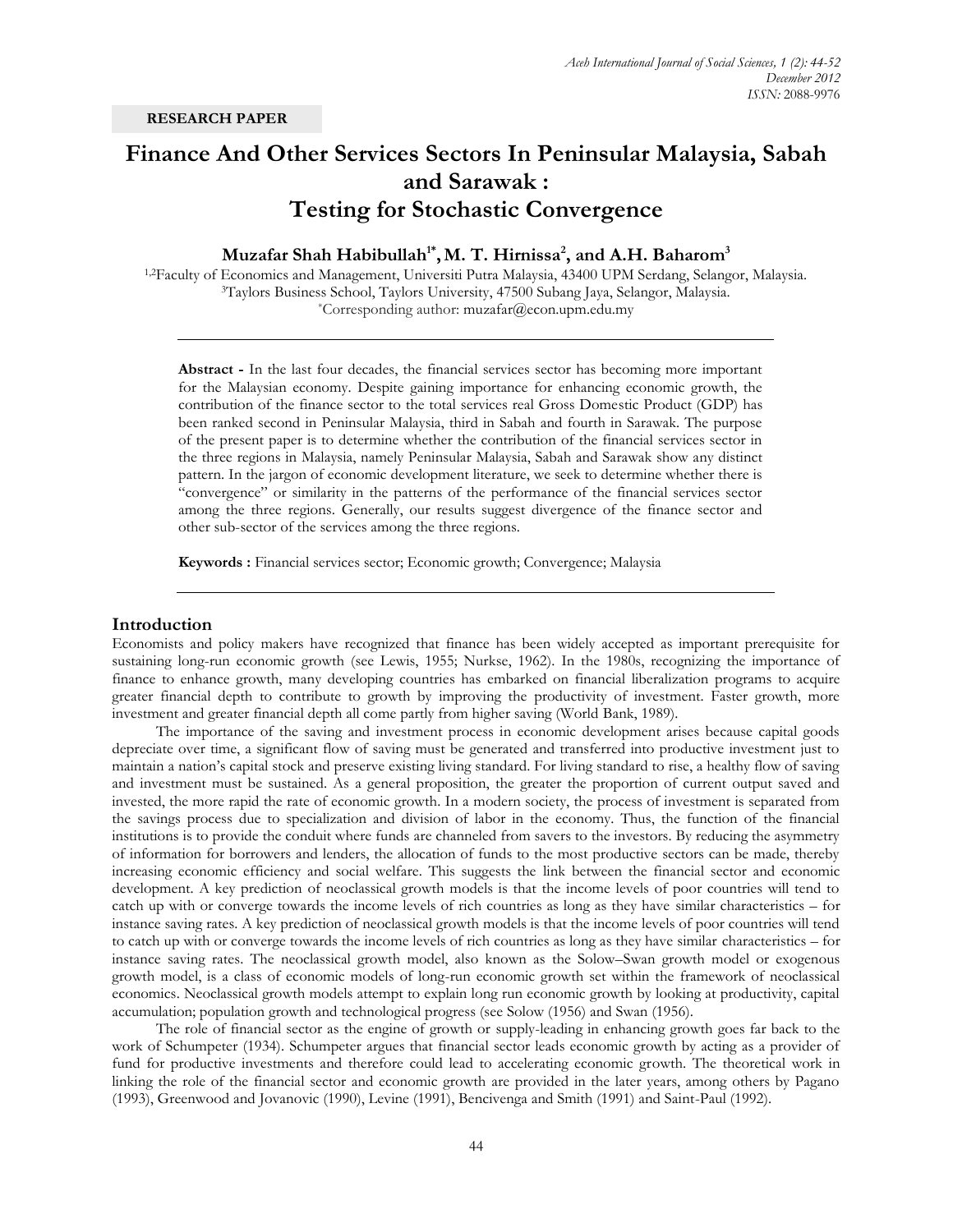Pagano (1993) provides a simple endogenous growth model called the AK model to look at the impact of financial development on economic growth. In his model, banks increase the productivity of capital, thereby promoting growth. Thus savings channeled through financial institutions are allocated more efficiently, and the higher productivity of capital results in higher growth. On the other hand, Greenwood and Jovanovic (1990), Levine (1991), Bencivenaga and Smith (1991) and Saint-Paul (1992) indicate that efficient financial market improve the quality of investments and promotes economic growth.

Bencivenga and Smith (1991) contend that banks as liquidity provider permit risk-averse households to hold interest-bearing deposits and the funds obtain are then channel to productive investment. By eliminating self-financed capital investment by firm, banks also prevent the unnecessary liquidation of such investment by firms who find that they need liquidity. In other words, financial intermediaries permit an economy to reduce the fraction of its savings held in the form of unproductive liquid assets, and to prevent misallocations of invested capital due to liquidity needs. This suggests that financial intermediaries may naturally tend to alter the composition of savings in a way that is favorable to capital accumulation, and if the composition of savings affects real growth rates, financial intermediaries will tend to promote growth.

Levine (1991) demonstrates that stock markets help individuals" manage liquidity and productivity risk and as a result, stock markets accelerate growth. According to Levine, in the absence of financial markets, firm-specific productivity shocks may discourage risk-averse investors from investing in firms. However, the stock markets allow individuals to invest in a large number of firms and diversify against idiosyncratic firm shocks. This raises the fraction of resources allocated to firms, expedites human capital accumulation and promotes economic growth. In other words, Levine concur that growth only occurs if society invests and maintains a sufficient amount of capital in firms that augment human capital and technology in the process of production. The more resources allocated to firms, the more rapid will be economic growth.

Saint-Paul (1992) relates the relationship between the financial sector and economic growth by emphasizing the complementary role between financial markets and technology. According to Saint-Paul, if financial markets are underdeveloped, then individual will choose poorly productive, but flexible technologies. Given these technologies, producers do not experience much risk, and hence there is little incentive to develop financial markets. On the other hand, if financial markets are developed, technology will be more specialized and risky, thereby resulted a positive impact on productivity. Financial markets, therefore, contribute to growth by facilitating a greater division of labor. Thus, an economy that possesses highly developed financial markets that allow the spreading of risk through financial diversification among the economic agent will be able to achieve a higher level of development than an economy in which the financial markets are not very developed.

The purpose of the present paper is to determine whether the contribution of the financial services sector in the three regions in Malaysia, namely Peninsular Malaysia, Sabah and Sarawak show any distinct pattern. In the jargon of economic development literature, we seek to determine whether there is "convergence" or similarity in the patterns of the performance of the financial services sector among the three regions. Convergence examines the effect of initial conditions on long-run economic outcomes. If the effect of the initial condition eventually dies out, with initially economic sectors in the poor regions having higher growth rates than that experienced by the economic sectors in the richer regions, then one cannot reject the so-called "absolute convergence" hypothesis. If one fails to find evidence of absolute convergence, it is possible to test for the existence of so-called "conditional" convergence, which reflects the possibility that while initial conditions die out, each region moves to its own (long-run) steady state rather than a universal steady state. If conditional convergence were present, poor regions would grow faster than rich ones but only after controlling for other variables that influence the steady state differences.

The paper is organized as follows. In the next section we discuss the contribution of the services sector to the Malaysian economy. In section 3, we present the literature review and section 4 contains the methodology. In section 5, we discuss the empirical results and the last section contains our conclusions.

# **Contributions Of The Services Sector: Some Stylized Facts**

Table 1 and Table 2 show some interesting observations on the performance of the various sectors in the three regions in Malaysia for the period 1970 – 2000. In Table 1, for the forty years period, services sector contributed about 42 percent of the total real GDP in Peninsular Malaysia. This was followed by the agriculture sector, mining and quarrying manufacturing and the construction sectors. In 2000, the services sector's share to total realGDP has risen by 29 percent, contributing 54 percent to the economic growth of the Peninsular Malaysia. The manufacturing sector comes second with 32 percent of total real GDP, while agriculture, mining and quarrying and construction contributed less than 10 percent to the region"s economy.

On the other hand, the agriculture sector dominates the main economic activity in the state of Sabah by contributing about 48 percent of the total share of real GDP in 1970. The services sector contribute about 41 percent of the total real GDP, while other sectors such as mining and quarrying, manufacturing and the construction sectors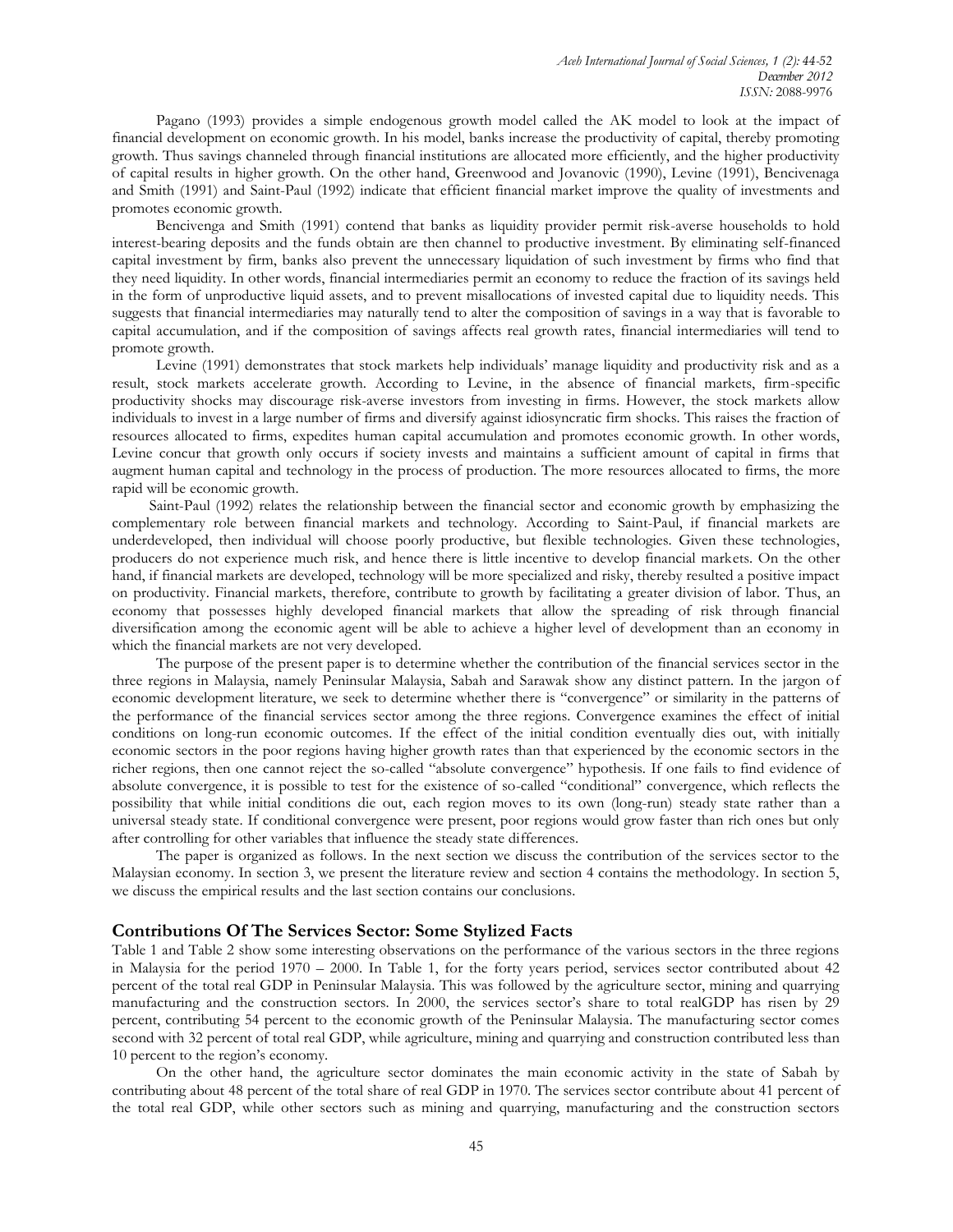contribute less than 10 percent of total real GDP. However, in the year 2000, the services sectors seem to be the engine of growth for the state of Sabah, contributing 42 percent of the total real GDP. The agriculture sector contribute about 29 percent, followed by mining and quarrying 13 percent, manufacturing 12 percent and the construction sector 3 percent of the total real GDP.

| Sectors              | 1970  |                | 1980  |                |       | 1990           | 2000   |      |  |
|----------------------|-------|----------------|-------|----------------|-------|----------------|--------|------|--|
|                      |       |                |       |                |       |                |        |      |  |
| Peninsular Malaysia: | 25149 | 100%           | 48285 | 100%           | 92087 | 100%           | 191359 | 100% |  |
| Agriculture          | 5620  | 22             | 8120  | 17             | 10865 | 12             | 11903  | 6    |  |
| Mining & Quarrying   | 4371  | 17             | 3689  | 8              | 5882  | 6              | 8281   | 4    |  |
| Manufacturing        | 3400  | 14             | 9748  | 20             | 23089 | 25             | 61885  | 32   |  |
| Construction         | 1161  | 5              | 2574  | 5              | 3597  | $\overline{4}$ | 6089   | 3    |  |
| Services             | 10597 | 42             | 24154 | 50             | 48654 | 53             | 103201 | 54   |  |
|                      |       |                |       |                |       |                |        |      |  |
| Sabah:               | 1672  | 100%           | 4680  | 100%           | 9176  | $100\%$        | 12188  | 100% |  |
| Agriculture          | 805   | 48             | 1317  | 28             | 2540  | 28             | 3546   | 29   |  |
| Mining & Quarrying   | 17    | 1              | 1367  | 29             | 2504  | 27             | 1561   | 13   |  |
| Manufacturing        | 69    | $\overline{4}$ | 260   | 6              | 1070  | 12             | 1522   | 12   |  |
| Construction         | 92    | 6              | 262   | 6              | 294   | 3              | 396    | 3    |  |
| Services             | 688   | 41             | 1474  | 31             | 2768  | 30             | 5163   | 42   |  |
| Sarawak:             | 1436  | 100%           | 4979  | 100%           | 9554  | 100%           | 17522  | 100% |  |
| Agriculture          | 652   | 45             | 1483  | 30             | 2486  | 26             | 2613   | 15   |  |
| Mining & Quarrying   | 60    | 4              | 1718  | 35             | 3325  | 35             | 5543   | 32   |  |
| Manufacturing        | 61    | 4              | 215   | 4              | 797   | 8              | 3843   | 22   |  |
|                      |       |                |       |                |       |                |        |      |  |
| Construction         | 24    | $\overline{2}$ | 86    | $\overline{2}$ | 115   | $\mathbf{1}$   | 479    | 3    |  |
| Services             | 639   | 44             | 1476  | 30             | 2831  | 30             | 5044   | 29   |  |

**Table 1.** Real GDP Per Capita for Peninsular Malaysia, Sabah and Sarawak, 1970-2000

**Notes** : Authors" calculation.

**Sources** : Various issues of Statistical Yearbook Malaysia, Statistical Yearbook Sabah and Statistical Yearbook Sarawak.

In the state of Sarawak, agriculture sector marginally leads the main economic activity in the year 1970 with 45 percent contribution to real GDP, followed by the services sector 44 percent, while manufacturing 61 percent, mining and quarrying 60 percent and the construction sector 24 percent. But in year 2000, the main economic activity has been dominated by mining and quarrying, followed by the services sector, manufacturing, agriculture, and the construction sectors.

Table 2 shows the contribution of the various services sub-sector to the total services sector's real GDP for the three regions. The services sub-sectors considered include electricity, finance, government, transportation, wholesale and "other services" sectors. Interesting to observe that in 1970, finance sector is not the main economic activity in the three regions in Malaysia. The finance sector ranked fifth in terms of its contribution to the total services sector, ranging to 4-5 percent to real GDP of the services sector. The main contributor to the services sector for the three regions is the wholesale sector. In the year 2000, the finance sector ranked second in Peninsular Malaysia, ranked third in Sabah and ranked fourth in Sarawak. Table 2 clearly suggests that the financial sector has becoming more important in the Peninsular Malaysia compared to Sabah and Sarawak.

|                      | Table 2. Real GDP Per Capita for the Services Industry, 1970-2000 |                |       |         |       |         |        |         |
|----------------------|-------------------------------------------------------------------|----------------|-------|---------|-------|---------|--------|---------|
| <b>Sectors</b>       | 1970                                                              |                | 1980  |         | 1990  |         | 2000   |         |
| Peninsular Malaysia: | 10597                                                             | $100\%$        | 24154 | $100\%$ | 48654 | $100\%$ | 103201 | $100\%$ |
| Electricity          | 357                                                               | 3              | 944   | 4       | 2248  | 5       | 7573   |         |
| Finance              | 435                                                               | $\overline{4}$ | 2923  | 12      | 10885 | 22      | 25312  | 25      |
| Government           | 1705                                                              | 16             | 4015  | 17      | 7558  | 16      | 12054  | 12      |
| Other services       | 3460                                                              | 33             | 4876  | 20      | 7868  | 16      | 14992  | 15      |
| Transportation       | 1029                                                              | 10             | 3181  | 13      | 6777  | 14      | 15211  | 15      |
| Wholesale            | 3612                                                              | 34             | 8214  | 34      | 13317 | 27      | 28059  | 27      |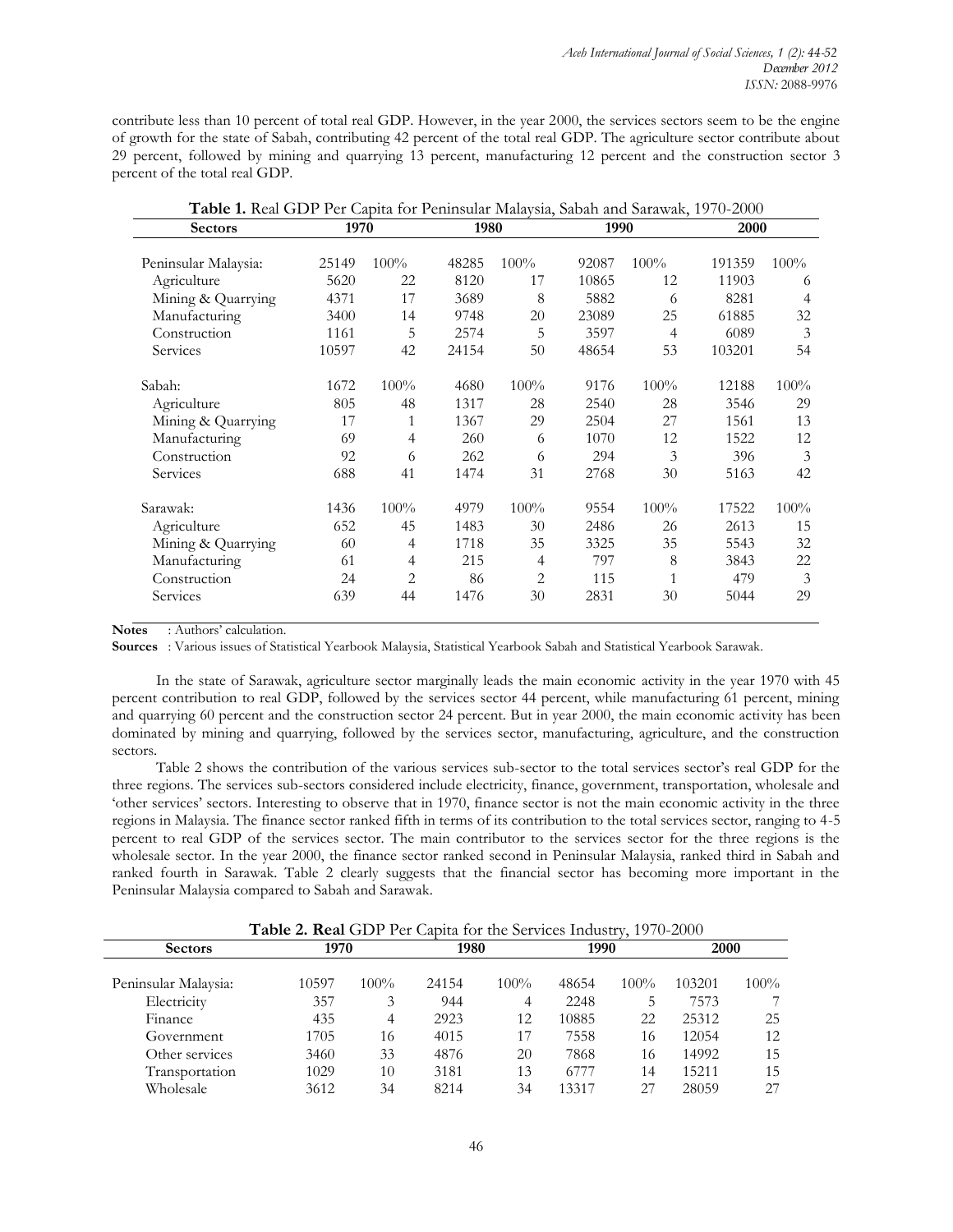| Sabah:         | 688 | 100% | 1474 | 100%    | 2768 | 100% | 5163 | 100% |
|----------------|-----|------|------|---------|------|------|------|------|
| Electricity    | 22  | 3    | 76   | 5       | 183  |      | 302  | 6    |
| Finance        | 34  | 5    | 98   |         | 307  | 11   | 822  | 16   |
| Government     | 140 | 20   | 329  | 22      | 609  | 22   | 1139 | 22   |
| Other services | 167 | 24   | 267  | 18      | 360  | 13   | 554  | 11   |
| Transportation | 48  | 7    | 192  | 13      | 403  | 15   | 666  | 13   |
| Wholesale      | 276 | 40   | 512  | 35      | 905  | 33   | 1680 | 33   |
| Sarawak:       | 639 | 100% | 1476 | $100\%$ | 2831 | 100% | 5044 | 100% |
| Electricity    | 27  | 4    | 76   | 5       | 183  | 6    | 403  | 8    |
| Finance        | 30  | 5    | 93   | 6       | 296  | 10   | 621  | 12   |
| Government     | 133 | 21   | 359  | 24      | 674  | 24   | 1138 | 23   |
| Other services | 175 | 27   | 303  | 21      | 369  | 13   | 524  | 10   |
| Transportation | 48  | 8    | 191  | 13      | 513  | 18   | 981  | 19   |
| Wholesale      | 226 | 35   | 454  | 31      | 797  | 28   | 1377 | 27   |

**Notes** : Authors' calculation.

**Sources :** Various issues of Statistical Yearbook Malaysia, Statistical Yearbook Sabah and Statistical Yearbook Sarawak

#### **Literature Review**

Barro (1991) and Barro and Sala-i-Martin (1991, 1992) have demonstrated the testing for convergence of whether poor regions tend to grow faster than rich ones. Employing a neoclassical growth model put forward by Solow (1956), Barro estimates the following equation

$$
\frac{1}{T} \log \left[ \frac{y_{i,T}}{y_{i0}} \right] = a + \left[ \frac{1 - e^{-\lambda T}}{T} \right] \log (y_{i0}) + \omega_{i0,t} \tag{1}
$$

where  $y_i$  is income per capita of the *ith* region;  $y_{i0}$  denotes initial income; T is time;  $\lambda$  is the speed of convergence,

and  $\omega$  is a disturbance term. If  $\boxed{\phantom{1} \boxed{\phantom{1} \boxed{\phantom{1} \boxed{\phantom{1} \boxed{\phantom{1} \boxed{\phantom{1} \boxed{\phantom{1} \boxed{\phantom{1} \boxed{\phantom{1} \boxed{\phantom{1} \boxed{\phantom{1} \boxed{\phantom{1} \boxed{\phantom{1} \boxed{\phantom{1} \boxed{\phantom{1} \boxed{\phantom{1} \boxed{\phantom{1} \boxed{\phantom{1} \boxed{\phantom{1} \boxed{\phantom{1} \boxed{\phantom{1} \boxed{\phantom{1} \boxed{\phantom{1} \$  $\rfloor$  $\overline{\phantom{a}}$  $\mathbf{r}$ L  $\lceil 1-e^{-} \rceil$ *T*  $\left|\frac{1-e^{-\lambda T}}{T}\right|$  < 0, then Equation (1) implies that poor regions tend to grow faster than

rich ones. Transforming Equation (1) to a more general version of Barro"s equation yield the following equation

$$
g_i = \alpha + \beta \log y_{i,t} + v_i \tag{2}
$$

where the dependent variable,  $g_n$  is the growth rate of income in region *i* between t and  $t + T$  and is measured as  $\log y_{i,t+T} - \log y_{i,t}$ 

*T* and the independent variable,  $\log y_{i,t}$ , is the natural log of income at time *t*. If the sign on  $\beta$ 

is negative, and if one can reject the hypothesis that  $\beta = 0$ , then it can be said that the data exhibit absolute beta convergence and one can conclude that the economic sector of each region is converging to the same long-run, steady state.

On the other hand, the Barro equation used for conditional convergence is

$$
g_i = \alpha + \beta \log y_{i,t} + \theta X_i + \eta_i \tag{3}
$$

where  $X$  is a vector of additional explanatory variables, which are held constant to obtain an estimate of  $\beta$ . Conditional convergence abandons the assumption that all regions have homogeneous economic and social environments and thus the same steady state, and it implies states will grow faster the further they are from their unique steady-state value. The additional explanatory variables simultaneously influence the transitional growth rate and are determinants of the steady-state position. Conditional convergence implies a negative correlation between growth and initial level of income, after controlling for factors impacting steady state positions. In other words, holding the new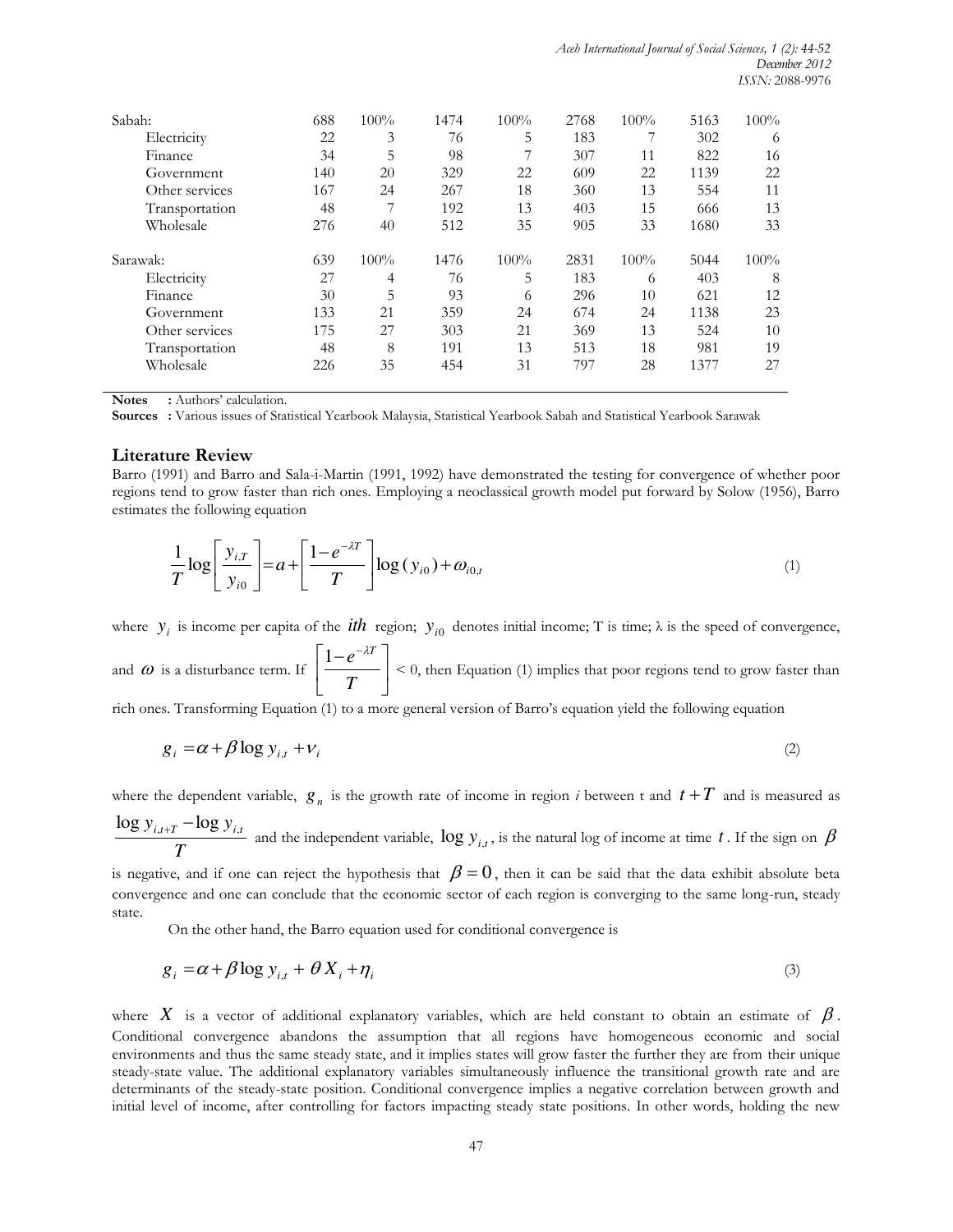explanatory variables constant, regions with lower income must grow at a faster rate than regions with higher income in order to achieve conditional convergence. Thus the sign of  $\beta$  is still the key indicator of convergence.

Tests of convergence within regions in a country have been receiving increasing attention. Numerous cross country studies have found a negative relation between initial per capita income and an average growth in per capita income that is the analysis support absolute convergence. With absolute convergence, growth rates in income per capita converge to a constant and identical level across countries, states and regions. On the other hand, with conditional convergence, each country or region is converging toward its own respective steady state. Studies support convergence among countries, among other include Baumol (1986), Barro and Sala-i-Martin (1991, 1992, 1995), DeLong (1988), Dowrick and Nguyen (1989), Grier and Tullock (1989), and Mankiw et al. (1992).

However, the traditional testing for convergence has been questioned by Quah (1993), Evans (1998) and Bernard and Durlauf (1995). They suggest using time-series methods (the so-called stochastic convergence) to evaluate convergence since the cross-sectional approach is subject to bias. In a time-series approach, stochastic convergence asks whether permanent movement in another countries' income, that is, it examines, whether common stochastic elements matter, and how persistent the differences among countries cannot contain unit roots. In other words, income per capita among countries is stationary. Empirical studies on testing stochastic convergence, among others include Bernard (1991), Bernard and Durlauf (1995), Campbell and Mankiw (1989), Cogley (1990), Greasly and Oxley (1997), St. Aubyn (1999), Cellini and Scorcu (2000) and Carlino and Mills (1993).

### **Methodology and Data**

#### **Methodology**

In a time-series approach, stochastic convergence asks whether permanent movements in one country"s per capita income are associated with permanent movements in another countries" income, that is, it examines, whether common stochastic elements matter, and how persistent the differences among countries are. Thus, stochastic convergence implies that income differences among countries cannot contain unit roots. In other words, income per capita among countries is stationary. Empirical studies on testing stochastic convergence, among others include Bernard (1991), Bernard and Durlauf (1995), Campbell and Mankiw (1989), Cogley (1990), Greasly and Oxley (1997), St. Aubyn (1999), Cellini and Scorcu (2000) and Carlino and Mills (1993).

Following Evans and Karras (1996), stochastic convergence occurs if relative log per capita GDP,  $y_{it}$ , follows a stationary process, where  $y_{it} = \log Y_{it} - \log \overline{y}_t$ , and  $Y_{it}$  is the log of real per capita GDP for country *i* and is  $I(1)$ , and  $\overline{y}_t = \sum_{i=1}^{N} Y_{it}$ . Stochastic convergence is tested by using the conventional univariate augmented Dickey-Fuller (ADF) (1981) regression of the following form

$$
\Delta y_{it} = \alpha_i + \beta_i y_{it-1} + \sum_{j=1}^{p} \theta_{ij} \Delta y_{it-j} + \varepsilon_{it}, \qquad t = 1,...,T
$$
\n(4)

for  $i = 1,...,N$  series, and  $j = 1,...,p$  ADF lags. The null hypothesis is that  $y_{it}$  follows a non-stationary process and the series do not converge stochastically. In this study, besides using the standard ADF unit root test, we endeavour to subject the test for economic convergence by using Phillips-Perron (PP) test.

Phillips-Perron (PP) test proposed by Phillips and Perron (1988) used nonparametric statistical methods to take care of the serial correlation in the error term without adding lagged difference terms. The PP test estimates the nonaugmented DF test equation (i.e.  $\Delta y_t = \alpha y_{t-1} + x_t \delta + \varepsilon_{t_1}$ ) and modifies the *t*-ratio of the  $\alpha$  coefficient. So, the serial correlation will not affect the asymptotic distribution of the test statistic. The PP tests have a great power to reject a false null hypothesis of a unit root than the Dickey-Fuller tests while in the presence of structural breaks. The PP test the null hypothesis of unit root will be set as  $H_0$  :  $\alpha = 1$  , against the one-sided alternative hypothesis  $H_1$  :  $\alpha < 1$  .

#### **Sources of Data**

The data in this study are annual time series data which cover the period from 1968 to 2003. In this study apart from the finance sector, we endeavour to analyze the other sub-sectors of the services industry, namely electricity, government, transportation, wholesale and "other services" sectors. Real gross domestic product for the Sabah and Sarawak states and their respective services sub-sectors are collected from the various issues of the Statistical Yearbook published by their respective Department of Statistics (various issues). The data for the Peninsular Malaysia was derived by subtracting total Malaysia"a data (nominal GDP) from Sabah (nominal GDP) and Sarawak (nominal GDP). All income data used in the analysis are in real GDP per capita and are then transformed into natural logarithm for analysis.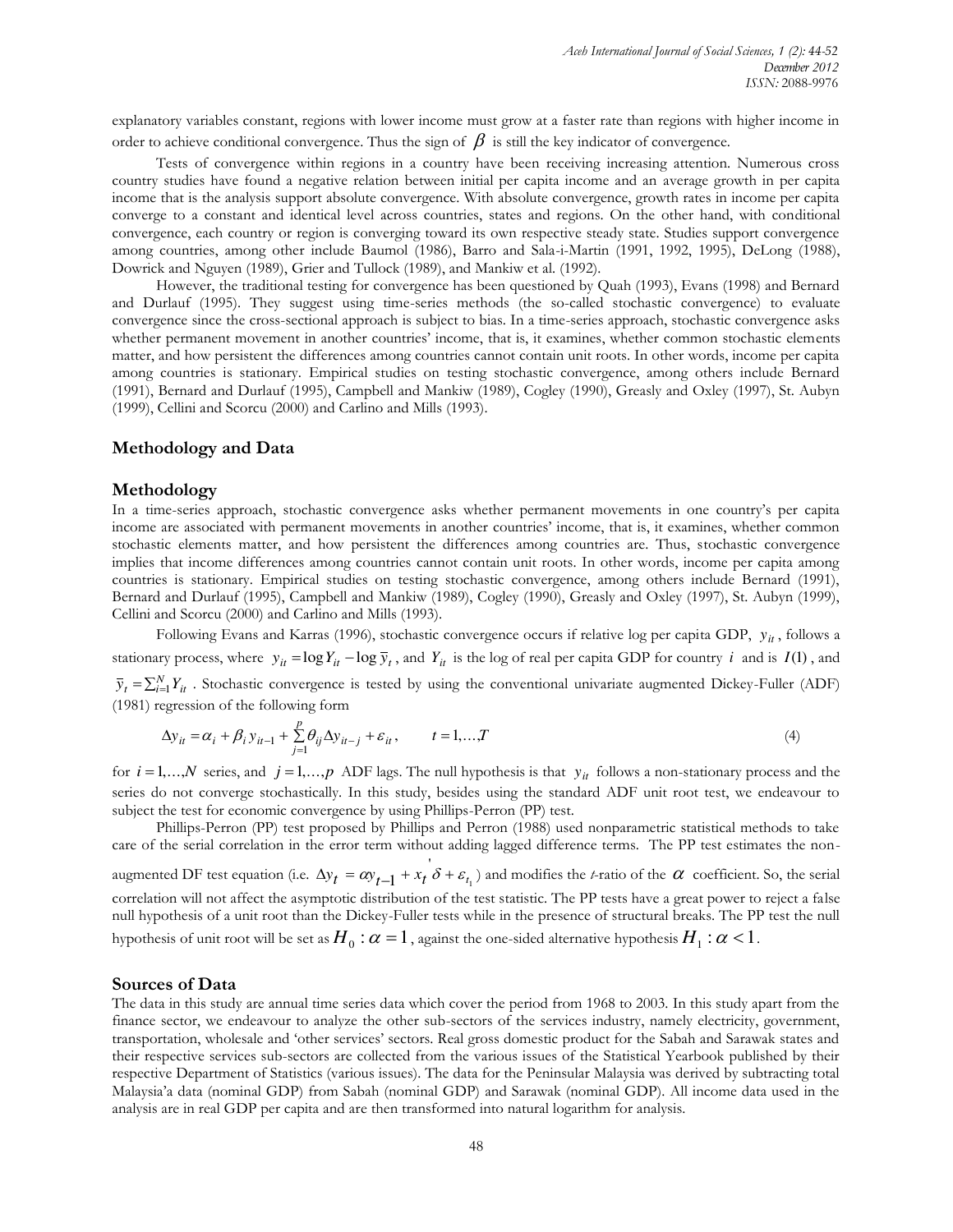# **The Empirical Results**

Table 3 show the results of the test for the order of integration for the output series of the services sub-sectors for the three regions, namely Peninsular Malaysia, Sabah and Sarawak. For the series in level, the unit root test was conducted by including the intercept and trend. The lag truncation was selected using Schwarz's Bayesian Criterion (SBC). The results shown by both the ADF and PP tests clearly suggest that the null hypothesis of unit root cannot be rejected at the 5 percent significant level.

|                |                  |                |                     |     |             |                | <b>Table 3.</b> Results of Unit Root Tests for Output Series in Level |                |         |                |         |                |  |  |
|----------------|------------------|----------------|---------------------|-----|-------------|----------------|-----------------------------------------------------------------------|----------------|---------|----------------|---------|----------------|--|--|
| Sub-sectors    |                  |                | Peninsular Malaysia |     |             |                | Sabah                                                                 |                |         | Sarawak        |         |                |  |  |
|                | <b>ADF</b><br>РP |                | <b>ADF</b>          |     | $_{\rm PP}$ |                | <b>ADF</b>                                                            |                | PP      |                |         |                |  |  |
|                | $t-$             | lag            | $t-$                | lag | $t-$        | lag            | $t-$                                                                  | lag            | $t-$    | lag            | $t-$    | lag            |  |  |
| Finance        | $-3.73*$         | 9              | $-1.00$             | 3   | $-2.33$     | $\theta$       | $-2.41$                                                               | 12             | $-2.52$ | $\overline{1}$ | $-1.92$ | $\mathbf{1}$   |  |  |
| Electricity    | $-2.49$          | $\overline{0}$ | $-2.61$             | 2   | $-2.90$     | $\mathbf{1}$   | $-2.43$                                                               | 3              | $-2.44$ | $\theta$       | $-2.27$ | 6              |  |  |
| Government     | $-1.82$          | $\theta$       | $-1.82$             | 6   | $-1.72$     | $\overline{0}$ | $-1.83$                                                               | 2              | $-3.04$ | 7              | $-2.63$ | $\overline{1}$ |  |  |
| Transportation | $-2.66$          | 9              | $-1.81$             | -1  | $-2.54$     | $\theta$       | $-2.45$                                                               | $\overline{4}$ | $-3.30$ | $\theta$       | $-3.22$ | 2              |  |  |
| Wholesale      | $-2.34$          | $\mathbf{1}$   | $-2.24$             | 2   | $-1.57$     | $\theta$       | $-1.48$                                                               | 6              | $-3.19$ | 2              | $-2.04$ | 3              |  |  |
| Other services | $-1.83$          | $\theta$       | $-1.61$             | 5   | $-1.34$     | 3              | $-1.14$                                                               | 2              | $-0.76$ | $\theta$       | $-0.53$ | 5              |  |  |

**Notes**: \* denotes statistically significant at the 5% level. Unit root tests for levels are with intercept and trend (*t-*)

On the other hand, Table 4 show the results of the unit root tests on the first-differences of the output series. Overwhelmingly, the results indicate that all the series in first-differences are stationary and the null hypothesis of a unit root can be rejected at the 5 percent level. In other words, the results suggest that all output series of the services subsectors are difference stationary or *I*(1) series.

|                |            |          |                     |                |            |                | <b>Table 7.</b> Results Of Office Root Tests for Output belies in First Differences |              |            |          |          |                |
|----------------|------------|----------|---------------------|----------------|------------|----------------|-------------------------------------------------------------------------------------|--------------|------------|----------|----------|----------------|
| Sub-sectors    |            |          | Peninsular Malaysia |                |            |                | Sabah                                                                               |              |            |          | Sarawak  |                |
|                | <b>ADF</b> |          | $_{\rm PP}$         |                | <b>ADF</b> |                | PP                                                                                  |              | <b>ADF</b> |          | PP       |                |
|                | $t-$       | lag      | $t-$                | lag            | $t-$       | lag            | $t-$                                                                                | lag          | $t-$       | lag      | $t-$     | lag            |
| Finance        | $-2.99*$   | 9        | $-6.23*$            | 2              | $-4.49*$   | $\theta$       | $-4.50*$                                                                            | 7            | $-5.94*$   | $\theta$ | $-5.94*$ | 2              |
| Electricity    | $-5.78*$   | $\theta$ | $-5.80*$            | $\mathbf{1}$   | $-5.13*$   | 1              | $-5.29*$                                                                            | 16           | $-6.92*$   | $\theta$ | $-6.88*$ | $\overline{4}$ |
| Government     | $-4.73*$   | $\theta$ | $-4.74*$            | 2              | $-5.43*$   | $\theta$       | $-5.43*$                                                                            | $\mathbf{1}$ | $-4.10*$   |          | $-7.58*$ | 3              |
| Transportation | $-3.52*$   | 3        | $-5.57*$            | 3              | $-5.35*$   | 1              | $-5.45*$                                                                            | 7            | $-8.06*$   | $\theta$ | $-8.56*$ | 9              |
| Wholesale      | $-4.66*$   | $\theta$ | $-4.66*$            | $\overline{0}$ | $-4.22*$   | $\overline{1}$ | $-4.44*$                                                                            | 5            | $-4.76*$   | $\theta$ | $-4.75*$ | $\mathbf{1}$   |
| Other services | $-6.59*$   | $\theta$ | $-6.80*$            | 6              | $-3.10*$   | 2              | $-3.86*$                                                                            | 3            | $-4.52*$   | $\theta$ | $-4.52*$ | $\theta$       |

# **Table 4.** Results of Unit Root Tests for Output Series in First Differences

**Notes:** \* denotes statistically significant at the 5% level. Unit root tests for first-differences with intercept only (*t-*)

In Table 5, we have estimated Equation (4) by including the time trend as an augment in the ADF testing procedure. Thus, the stochastic convergence hypothesis is tested by employing the following augmented Dickey-Fuller (ADF) regression of the form

$$
\Delta y_{it} = \alpha_i + \lambda_i t + \beta_i y_{it-1} + \sum_{j=1}^p \theta_{ij} \Delta y_{it-j} + \varepsilon_i, \qquad t = 1, \dots, T
$$
\n<sup>(5)</sup>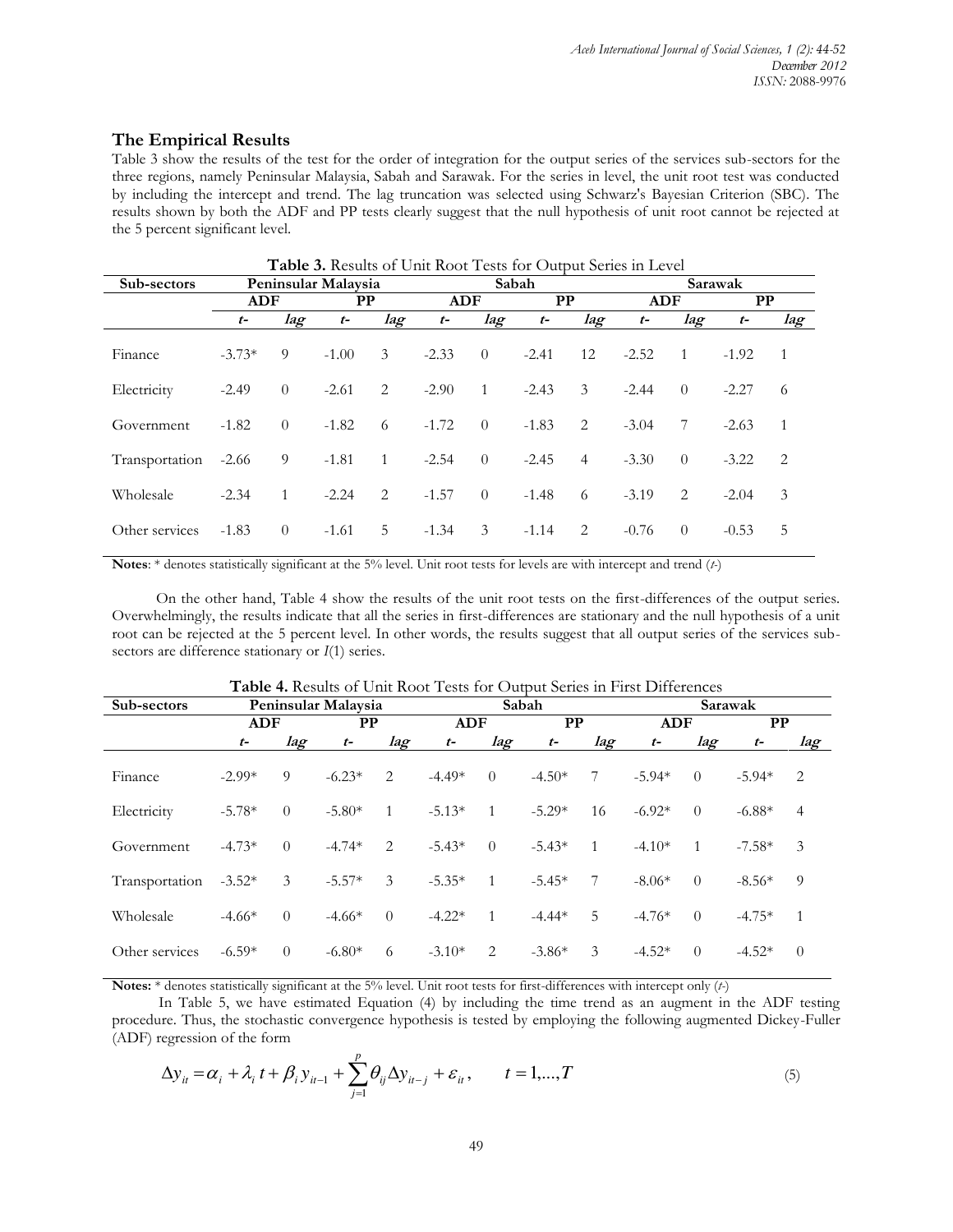for  $i = 1,...,N$  series, and  $j = 1,...,p$  ADF lags. In a time series framework, a distinction is made between long-run convergence and convergence as catching-up. The statistical tests are interpreted as follows. First, if  $y_{it}$  contains a unit root (i.e.  $\beta = 1$ ), real GDP per capita for regions *i* and  $\bar{y}_t = \sum_{i=1}^N Y_{it}$  diverge over time. Second, if  $y_{it}$  is stationary (i.e. no stochastic trend, or  $\beta$ <1) and (a)  $\alpha_i = 0$  *and*  $\lambda_i = 0$  (i.e the absence of a deterministic trend) indicates absolute convergence between regions *i* and  $\bar{y}_t = \sum_{i=1}^N Y_{it}$  (the same interpretation goes for the PP tests). In this case, poor regions are growing faster than the rich regions given the initial condition so that the gap between two regions becomes zero; (b)  $\alpha_i \neq 0$  *and*  $\lambda = 0$  indicates a conditional convergence whereby the gap between the two regions diminishes in the course of time and finally becomes a constant; (c)  $\alpha_i \neq 0$  and  $\lambda \neq 0$  indicates catching-up between regions *i* and  $\overline{y}_t = \sum_{i=1}^N Y_{it}$ .

|                       |                                      |                                                                                 |                         |                |               |                  | <b>Table 5.</b> Result of Office Root Test for Output Differential |                  |               |                |                                 |                |  |
|-----------------------|--------------------------------------|---------------------------------------------------------------------------------|-------------------------|----------------|---------------|------------------|--------------------------------------------------------------------|------------------|---------------|----------------|---------------------------------|----------------|--|
| <b>Series</b>         |                                      |                                                                                 | Peninsular Malaysia     |                |               |                  | Sabah                                                              |                  | Sarawak       |                |                                 |                |  |
| in level              | With<br>trend                        | Lag                                                                             | N <sub>0</sub><br>trend | Lag            | With<br>trend | Lag              | $\mathbf{N}\mathbf{o}$<br>trend                                    | Lag              | With<br>trend | Lag            | $\mathbf{N}\mathbf{o}$<br>trend | Lag            |  |
| Finance sector        |                                      |                                                                                 |                         |                |               |                  |                                                                    |                  |               |                |                                 |                |  |
| <b>ADF</b>            | $-3.55*$                             | 9                                                                               | $-2.66$                 | 9              | $-1.74$       | 5                | $-2.41$                                                            | 5                | $-1.63$       | $\theta$       | $-1.75$                         | $\theta$       |  |
| PP                    | $-1.13$                              | 10                                                                              | $-1.94$                 | 9              | $-1.34$       | 9                | $-2.17$                                                            | 9                | $-1.64$       | 2              | $-1.71$                         | $\mathfrak{Z}$ |  |
| Electricity sector    |                                      |                                                                                 |                         |                |               |                  |                                                                    |                  |               |                |                                 |                |  |
| <b>ADF</b>            | $-1.86$                              | $\theta$                                                                        | $-1.60$                 | $\mathbf{1}$   | $-2.54$       | $\boldsymbol{0}$ | $-0.54$                                                            | $\boldsymbol{0}$ | $-2.78$       | $\theta$       | $-3.02*$                        | $\theta$       |  |
| PP                    | $-2.09$                              | $\mathbf{1}$                                                                    | $-0.64$                 | $\Omega$       | $-2.55$       | $\overline{4}$   | $-0.49$                                                            | 5                | $-2.52$       | 10             | $-3.05*$                        | 11             |  |
| Government<br>sector  |                                      |                                                                                 |                         |                |               |                  |                                                                    |                  |               |                |                                 |                |  |
| ADF                   | $-1.48$                              | $\theta$                                                                        | $-2.48$                 | $\theta$       | $-1.56$       | $\theta$         | $-2.08$                                                            | $\boldsymbol{0}$ | $-2.86$       | $\mathbf{1}$   | $-2.25$                         | $\mathbf{1}$   |  |
| PP                    | $-1.48$                              | $\mathbf{1}$                                                                    | $-2.40$                 | 3              | $-1.46$       | 6                | $-2.09$                                                            | 7                | $-2.16$       | 6              | $-2.13$                         | $\overline{2}$ |  |
| Transportation sector |                                      |                                                                                 |                         |                |               |                  |                                                                    |                  |               |                |                                 |                |  |
| <b>ADF</b>            | $-1.87$                              | 1                                                                               | $-1.63$                 | $\mathbf{1}$   | $-3.44$       | 9                | $-0.12$                                                            | $\boldsymbol{0}$ | $-2.62$       | $\theta$       | $-0.85$                         | $\theta$       |  |
| PP                    | $-2.15$                              | $\overline{2}$                                                                  | $-1.43$                 | $\overline{0}$ | $-3.22$       | $\mathbf{1}$     | $-0.27$                                                            | $\overline{2}$   | $-2.40$       | 6              | $-0.64$                         | $\overline{4}$ |  |
| Wholesale sector      |                                      |                                                                                 |                         |                |               |                  |                                                                    |                  |               |                |                                 |                |  |
| <b>ADF</b>            | $-1.08$                              | $\overline{0}$                                                                  | $-2.39$                 | $\theta$       | $-1.94$       | $\mathbf{1}$     | $-1.98$                                                            | $\mathbf{1}$     | $-2.21$       | $\mathbf{1}$   | $-2.50$                         | $\mathbf{1}$   |  |
| PP                    | $-1.14$                              | $\mathbf{1}$                                                                    | $-2.33$                 | $\mathbf{1}$   | $-1.57$       | $\overline{4}$   | $-1.56$                                                            | 7                | $-1.78$       | 6              | $-2.32$                         | 5              |  |
| 'Other services'      |                                      |                                                                                 |                         |                |               |                  |                                                                    |                  |               |                |                                 |                |  |
| <b>ADF</b>            | $-1.16$                              | $\theta$                                                                        | $-1.94$                 | $\theta$       | $-3.63*$      | 6                | $-1.53$                                                            | 3                | $-2.96$       | $\overline{4}$ | $-2.94*$                        | 2              |  |
| PP                    | $-1.36$                              | 2                                                                               | $-1.92$                 | 3              | $-2.25$       | $\mathbf{1}$     | $-1.09$                                                            | $\overline{4}$   | $-1.42$       | 8              | $-2.74$                         | 11             |  |
|                       | <b>Contract of Contract Contract</b> | the contract of the contract of the contract of the contract of the contract of |                         |                |               |                  |                                                                    |                  |               |                |                                 |                |  |

| Table 5. Result of Unit Root Test for Output Differential |
|-----------------------------------------------------------|
|-----------------------------------------------------------|

**Notes:** \* denotes statistically significant at the 5% level.

According to Oxley and Greasley (1995) catching-up differs from conditional convergence in that the latter relates to some particular period *T* equated with long-run steady-state equilibrium. In this case the existence of a time trend in the non-stationary  $y_{it} = \log Y_{it} - \log \bar{y}_t$  would imply a narrowing of the (per capita income) gap or simply that the regions though catching-up had not yet converged. Conversely, the absence of a time trend in the stationary series implies that catching-up has been completed.

Results in Table 5 clearly demonstrate the strong indication that the output of the financial services sector and other sub-sectors in the services industry are not converging among the three regions in Malaysia. The hypotheses of conditional convergence and the catching-up are rejected in the majority of the analyses. From Table 5, conditional convergence is detected in the electricity sector (using both ADF and PP) and "other services" sector (using ADF) for the state of Sarawak. The catching-up hypothesis is detected in the financial services sector (using ADF) in the Peninsular Malaysia, as well as in the "other services" sector (using ADF) in the state of Sabah.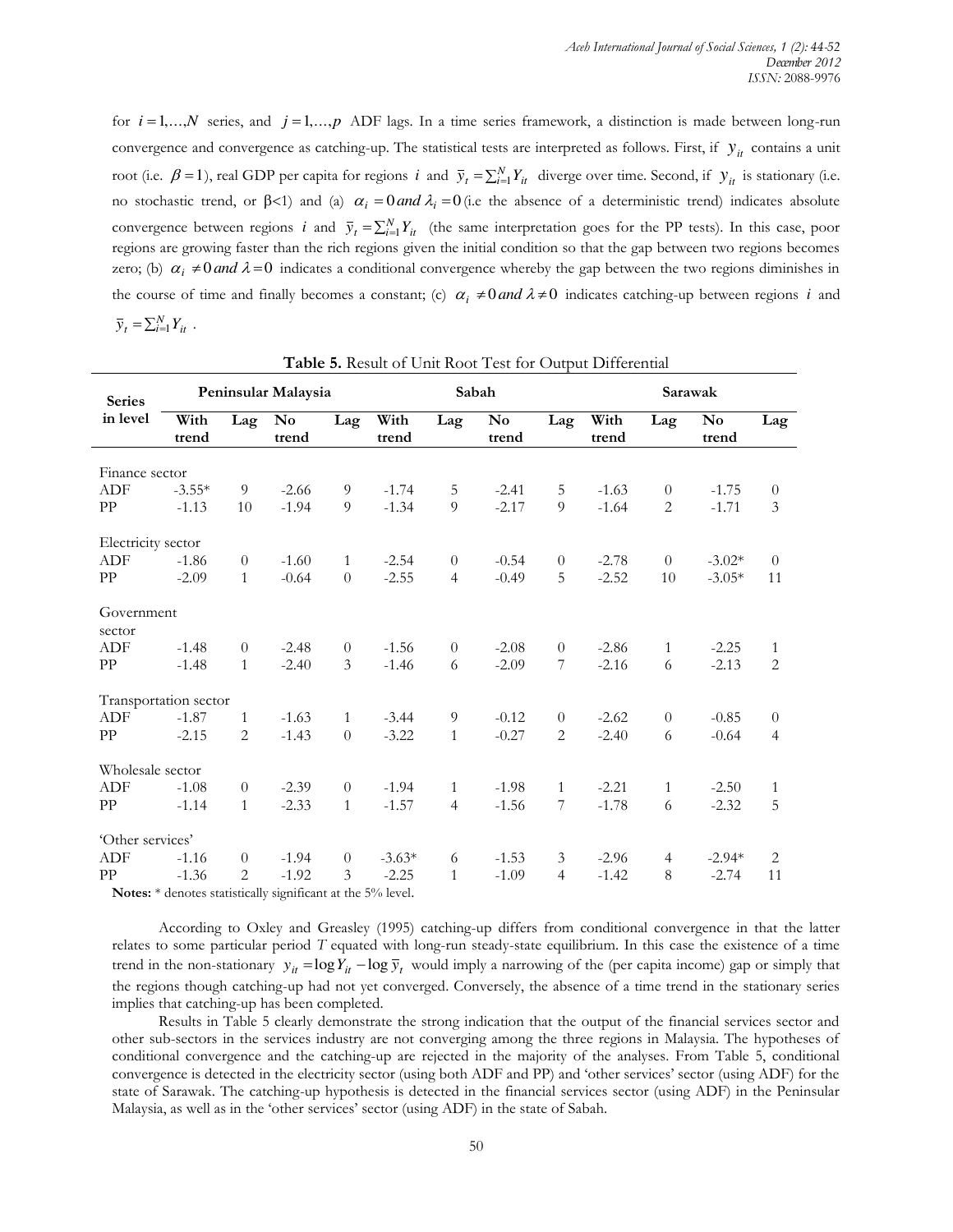The question is: why there is divergence of services output among the three regions? There is no strong indication of catching-up among the regions in Malaysia. To this end, Skonhoft (1995) pointed that the main premise for the process of convergence is the existence of differences in the level of technology embodied in a country"s capital stock compared to the level of technology embodied in the leading country"s capital stock. Catching-up therefore implies that the capital stock in a country following behind becomes relatively more recent than in the leading country as time goes by. Further Lim and McAleer (2004) elaborate that technological catching-up is associated with innovation (e.g. Research and Development, R & D) and capital investment (importing advanced technology). Besides innovation and investment, the level of education (social capability) also plays a crucial role in determining the technical competence of the labour force. The literature on catching-up therefore suggests that due to diffusion and imitation, relatively backward countries should grow at a faster rate. Through diffusion and imitation it is supposed that a "follower" country experiencing a technological gap can increase its rate of economic growth by catching-up with the technology of the "leader".

## **Conclusion**

The objective of the present study is to test empirically the question of regional economic convergence in per capita GDP of the services sub-sectors between Peninsular Malaysia, Sabah and Sarawak. Particularly, we investigate whether the growth of the services sector has been showing similar pattern among the three regions in Malaysia various studies on spill over effect have indicated that the development in the neighbouring richer regions have positive and/or negative effect on regional growth. Since Peninsular Malaysia, Sabah and Sarawak belong to Malaysia, the richer and more development Peninsular Malaysia should have a positive bearing on the progress and development of the states of Sabah and Sarawak.

Based on the stochastic convergence definition suggested by Bernard and Durlauf (1995) and using both Augmented Dickey-Fuller and Phillips-Perron tests our findings strongly indicate divergence between the three regions in Malaysia. This suggests that the importance of the services sector, particularly the financial services sector has no positive bearing on the other two regions in Malaysia. In general, the lack of convergence is still seen by many mainstream economists and policy advisers as the result of a lack of commitment on the part of national governments or the states government to move sufficiently quickly in liberalizing their economies and accelerated action plans to enhance greater growth in the regions. On the other hand, the key to catch-up lies in closing the technology gap between the poor and rich regions. Although this can be accelerated by imports of capital goods and by FDI the effectiveness of such channels depends crucially on "adsorptive capacity" and "social capabilities", which are understood broadly to include a wide range of political and economic institutions as well as political and macroeconomic stability (Abramovitz, 1986).

## **References**

- Abramovitz, M. (1986), "Catching up, forging ahead, and falling behind", *Journal of Economic History*, Vol. 46, No. 2, pp. 385-406.
- Barro, R. (1991), "Economic growth in a cross section of countries", *Quarterly Journal of Economics*, Vol. 106, No. 2, pp. 407-443.
- Barro, R., and Sala-i-Martin, X. (1991), "Convergence across states and regions", *Brookings Papers of Economic Activity*, No. 1, pp. 107-182.
- Barro, R., and Sala-i-Martin, X. (1992), "Convergence", *Journal of Political Economy*, Vol. 100, pp. 223-251.
- Barro, R., and Sala-i-Martin, X. (1995), *Economic Growth*. New York: McGraw-Hill.
- Baumol, W.J. (1986), "Productivity growth, convergence and welfare: what the long-run data show", *American Economic Review*, Vol. 76, pp. 1072-1085.
- Bencivenga, V. and Smith, S. (1991), "Financial intermediate and endogenous growth", *Review of Economic Studies,* Vol. 58, No. 2, pp. 195-209.
- Bernard, A.B. (1991). Empirical implications of the convergence hypothesis. Working paper. Stanford University: Center for Economic Policy Research.
- Bernard, A.B., and Durlauf, S.N. (1995), "Convergence in international output", *Journal of Applied Econometrics*, Vol. 10, pp. 97-108.
- Campbell, J.Y., and Mankiw, N.G. (1989), "International evidence on the persistence of economic fluctuations", *Journal of Monetary Economics*, Vol. 23, pp. 319-333.
- Carlino, G.A., and Mills, L.O. (1993), "Are U.S. regional incomes converging? A time series analysis", *Journal of Monetary Economics*, Vol. 32, 335-346.
- Cellini, R., and Scorcu, A. (2000), "Segmented stochastic convergence across the G-7 countries", *Empirical Economics*, Vol. 25, pp. 463-474.